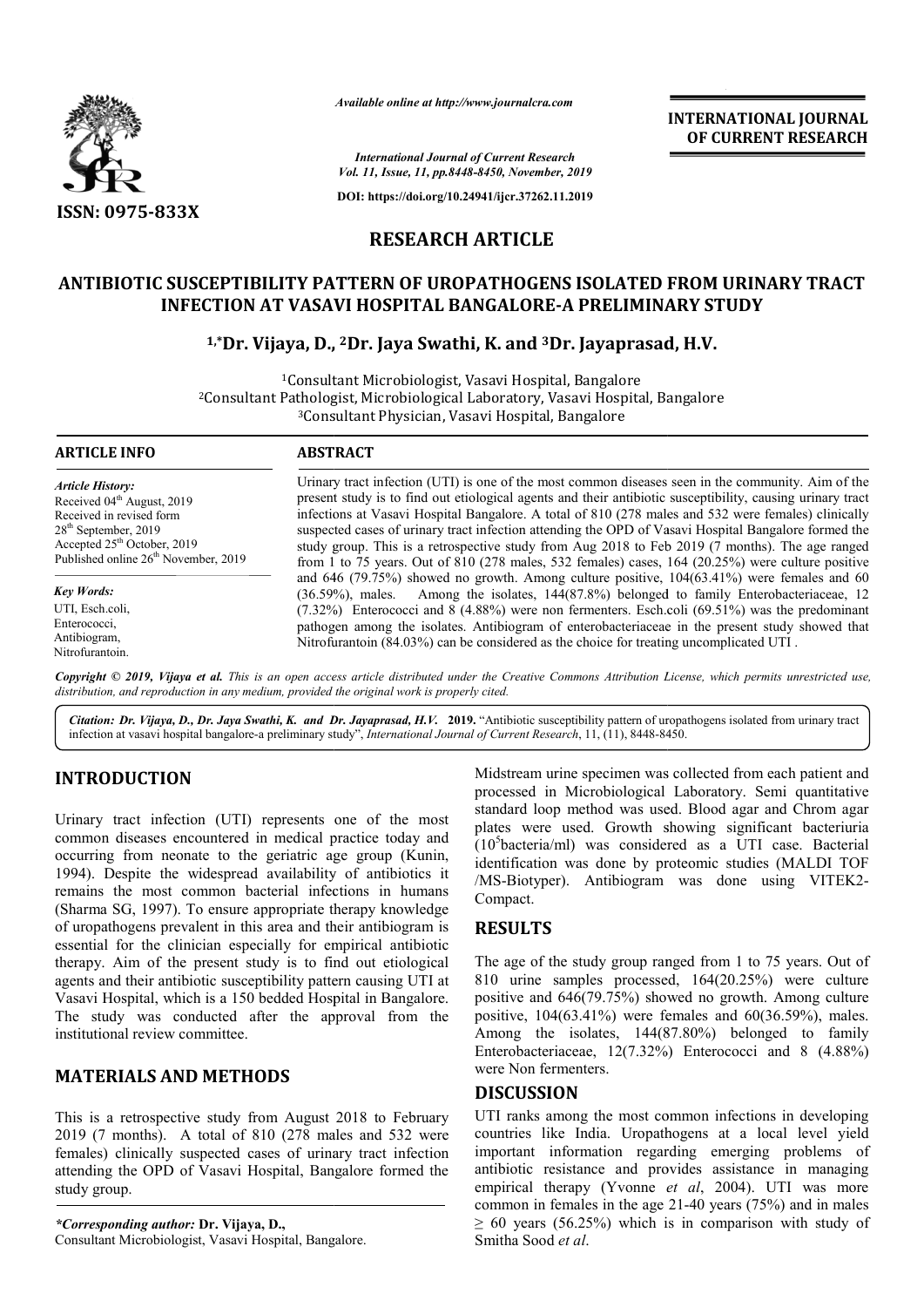

**Figure 1. Distribution of uropathogens in the present study**



**Figure 2. Distribution of Enterobacteriaceae in the study group**

|  | Table 1. Uropathogens isolated in 164 cases |  |  |  |  |
|--|---------------------------------------------|--|--|--|--|
|--|---------------------------------------------|--|--|--|--|

| Pathogens $(n=164)$  | Number | Percentage |  |
|----------------------|--------|------------|--|
| Escherichia coli     | 114    | 69.51      |  |
| Klebsiella pneumonia | 16     | 9.76       |  |
| Citrobacter spp      |        | 3.05       |  |
| Proteus spp          |        | 2.44       |  |
| Enterobacter spp     |        | 1.22       |  |
| Morganella morganii  |        | 1.83       |  |
| Non fermenters       | δ      | 4.88       |  |
| Enterococci          |        | 7.32       |  |

| Antibiotics                 | Enterobacteriaceae (%) | Non-fermenters $(\% )$ | Enterococci $(\% )$ |
|-----------------------------|------------------------|------------------------|---------------------|
| Nitrofurantoin              | 84.03                  | $\theta$               | 75                  |
| Norfloxacin                 | 36.81                  | 37.75                  | 33.33               |
| Cefixime                    | 40.97                  | 12.5                   | 0                   |
| Ciprofloxacin               | 38.89                  | 37.5                   | 33.33               |
| Amoxicillin/clavulonic acid | 36.11                  | 12.5                   | $\bf{0}$            |
| Piperacillin/tazobactam     | 84.72                  | 50                     | 58.33               |
| Cefoperazone/sulbactam      | 75.69                  | 62.5                   | 41.67               |
| Amikacin                    | 84.72                  | 62.5                   | 25                  |
| Gentamicin                  | 72.92                  | 62.5                   | 66.67               |
| Ampicillin                  |                        |                        | 50                  |
| Meropenem                   |                        | 75                     |                     |
| Ceftazidime                 |                        | 50                     |                     |
| Tigecycline                 |                        | 12.5                   | 100                 |
| Imipenem                    |                        | 25                     |                     |
| Linezolid                   |                        | ۰                      | 83.33               |
| Vancomycin                  |                        |                        | 83.33               |
| Teicoplanin                 |                        |                        | 83.33               |

| Table 2. Antibiotic Susceptibility pattern of uropathogens |  |  |  |
|------------------------------------------------------------|--|--|--|
|                                                            |  |  |  |